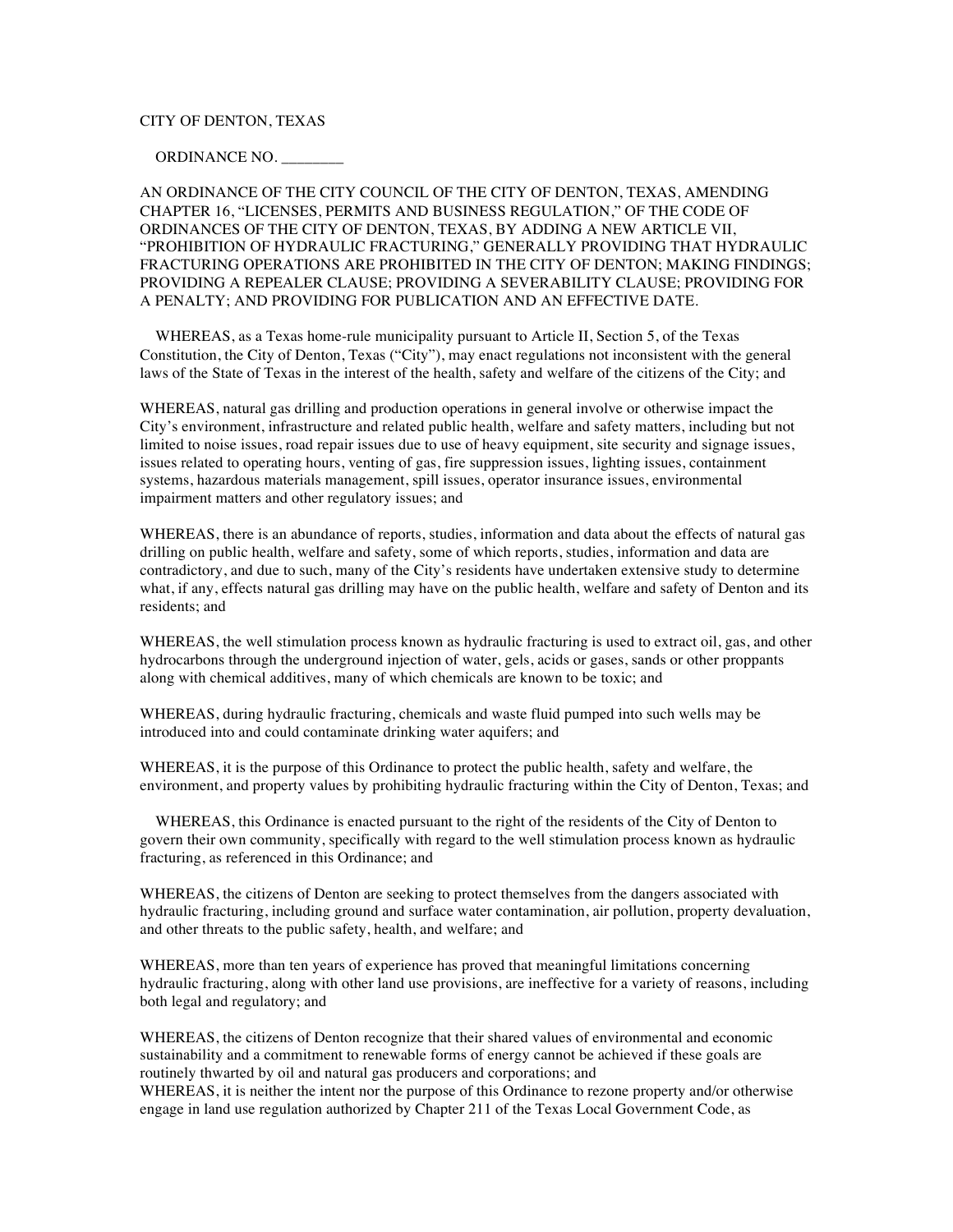amended; rather, it is the intent of this Ordinance to regulate certain aspects of business operations that impact the public safety, health, and welfare; and

WHEREAS, the citizens of Denton believe that the protection of the City's residents, neighborhoods, community integrity, and the natural environment is an appropriate purpose for the adoption of this Ordinance and as such, the City is legally authorized to adopt this Ordinance pursuant to its police powers.

## NOW, THEREFORE, BE IT ORDAINED BY THE CITY COUNCIL OF THE CITY OF DENTON, TEXAS, THAT:

### SECTION 1

The matters and facts recited in the preamble to this Ordinance are hereby found and determined to be true and correct and incorporated herein by reference as if fully set forth herein.

#### SECTION 2

From and after the effective date of this Ordinance, Chapter 16, "Licenses, Permits and Business Regulation," of the Code of Ordinances of the City of Denton, Texas, is hereby amended by adding a new Article VII, "Prohibition of Hydraulic Fracturing," to read as follows: ARTICLE VII PROHIBITION OF HYDRAULIC FRACTURING

Sec. 14.200. Definitions.

The following words, terms and phrases, when used in this article, shall have the meanings ascribed to them in this section, except where the context clearly indicates a different meaning:

Fluid means any material or substance which flows or moves whether in semi-solid, liquid, sludge, gas, or any other form or state.

Gas means all natural gas, whether hydrocarbon or non-hydrocarbon, including hydrogen sulfide, helium, carbon dioxide, nitrogen, hydrogen, casinghead gas, and all other fluid hydrocarbons not defined as oil.

Hydraulic fracturing means the process of directing pressurized fluids containing any combination of water, proppant, and any added chemicals to penetrate tight formations, such as shale or coal formations, that subsequently require high rate, extended flowback to expel fracture fluids and solids during completions.

 Oil means crude petroleum, oil, and all hydrocarbons, regardless of specific gravity, that are in the liquid phase in the reservoir and are produced at the wellhead in liquid form.

Oil and gas means both oil and gas, or either oil or gas, as the context may require to give effect to the purposes of this article.

Person means any person, firm, association of persons, company, corporation, or their agents, servants, or employees.

Sec.14.201 Prohibition of Hydraulic Fracturing.

It shall be unlawful for any person to engage in hydraulic fracturing within the corporate limits of the City.

Sec. 14.202 Penalty.

 The violation of or noncompliance with this article by any person, firm, association of persons, company, corporation, or their agents, servants, or employees shall be punishable as a misdemeanor and upon conviction, such person, firm, association, company, corporation or their agents, servants or employees shall be fined a sum not less than one dollar (\$1.00) but shall not exceed two thousand dollars (\$2,000.00), and each day any violation or noncompliance continues shall constitute a separate and distinct offense."